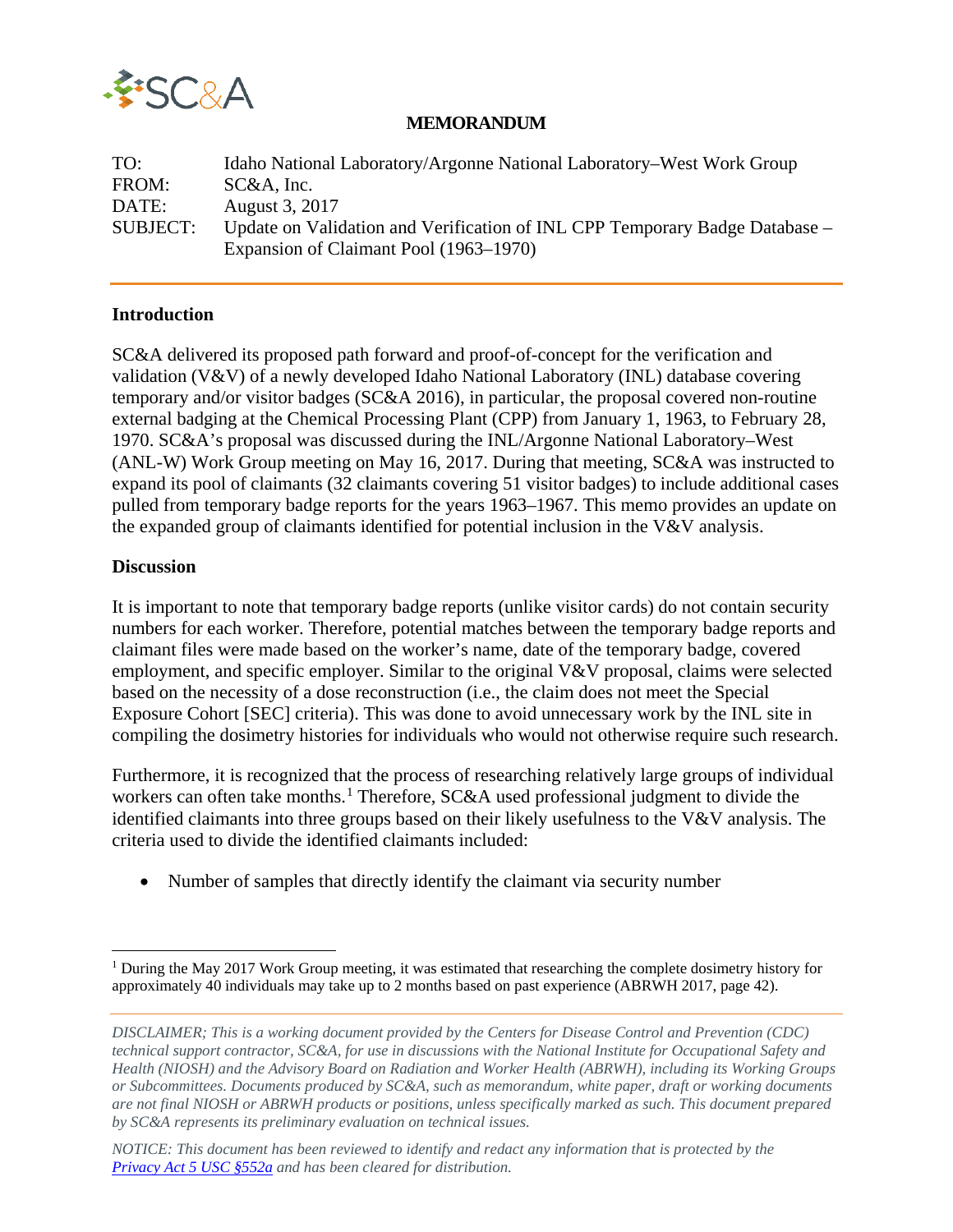- Total number of samples available for verification (visitor badges and temporary badges combined)
- Diversity of employer (i.e., inclusion of a sufficient number of prime and subcontract workers)
- Observed variations in name spellings (this is particularly important when dose records do not contain a security number to directly connect the badge report and claimant)

Based on a combination of the above criteria, SC&A delineated three potential groups in order of importance for the V&V analysis: Group 1, Group 2, and the Remainder Group. It is recommended that the dosimetry history for each group be requested in a sequential manner as the research of the previous group has been completed (or as otherwise directed by the Work Group). A fourth group (designated as the "SEC Group") is also described in this memorandum; that group contains those workers who would not require a dose reconstruction. While this fourth group is not ideal to include in any V&V activity, this group could be added to the analysis if the first three groups proved inconclusive for the purposes of the Work Group.

SC&A's expansion of potential V&V candidates identified a total of 137 claimants in available temporary badge reports and/or visitor cards found in the Site Research Database. If the SEC Group claims are included, this number rises to 228. Table 1 shows the totals by each Group and includes the total number of non-routine badges available for verification. As Table 1 demonstrates, Group 1 contains the largest portion of visitor badges identifying S# and also the largest proportion of temporary badges to check.

| Group<br><b>Designation</b> | <b>Total</b><br><b>Claimants</b> | <b>Visitor</b><br><b>Badges</b><br><b>Including S#</b> | <b>Temporary</b><br><b>Badges (No S#</b><br><b>Available</b> ) | <b>Total</b><br><b>Non-Routine</b><br><b>Badges to Check</b> |
|-----------------------------|----------------------------------|--------------------------------------------------------|----------------------------------------------------------------|--------------------------------------------------------------|
| Group 1                     | 30                               | 34                                                     | 688                                                            | 722                                                          |
| Group 2                     | 30                               |                                                        | 353                                                            | 354                                                          |
| Remainder<br>Group          | 77                               |                                                        | 184                                                            | 186                                                          |
| <b>SEC Group</b>            |                                  | 19                                                     | 516                                                            | 535                                                          |

**Table 1. Overview of Expanded Claimant Population for V&V Analysis**

Table 2 shows the proportion of each group that was employed by the site's prime contractors (Aerojet Nuclear Corporation, Phillips Petroleum Corporation, or Idaho Nuclear Corporation) versus various subcontractors at INL. Also shown in Table 2 are the number of claims in each group for which variations on name spelling were observed. For Group 1, approximately one quarter of the 30 claims were subcontract employees, and half of the claims in this group had observed name variations among the non-routine badges reviewed. The Remainder Group had a slightly higher percentage of subcontract employees among the three groups; however, this benefit is offset by the lower percentage of observed name variations and significantly lower number of non-routine badges per worker (as shown in Table 1).